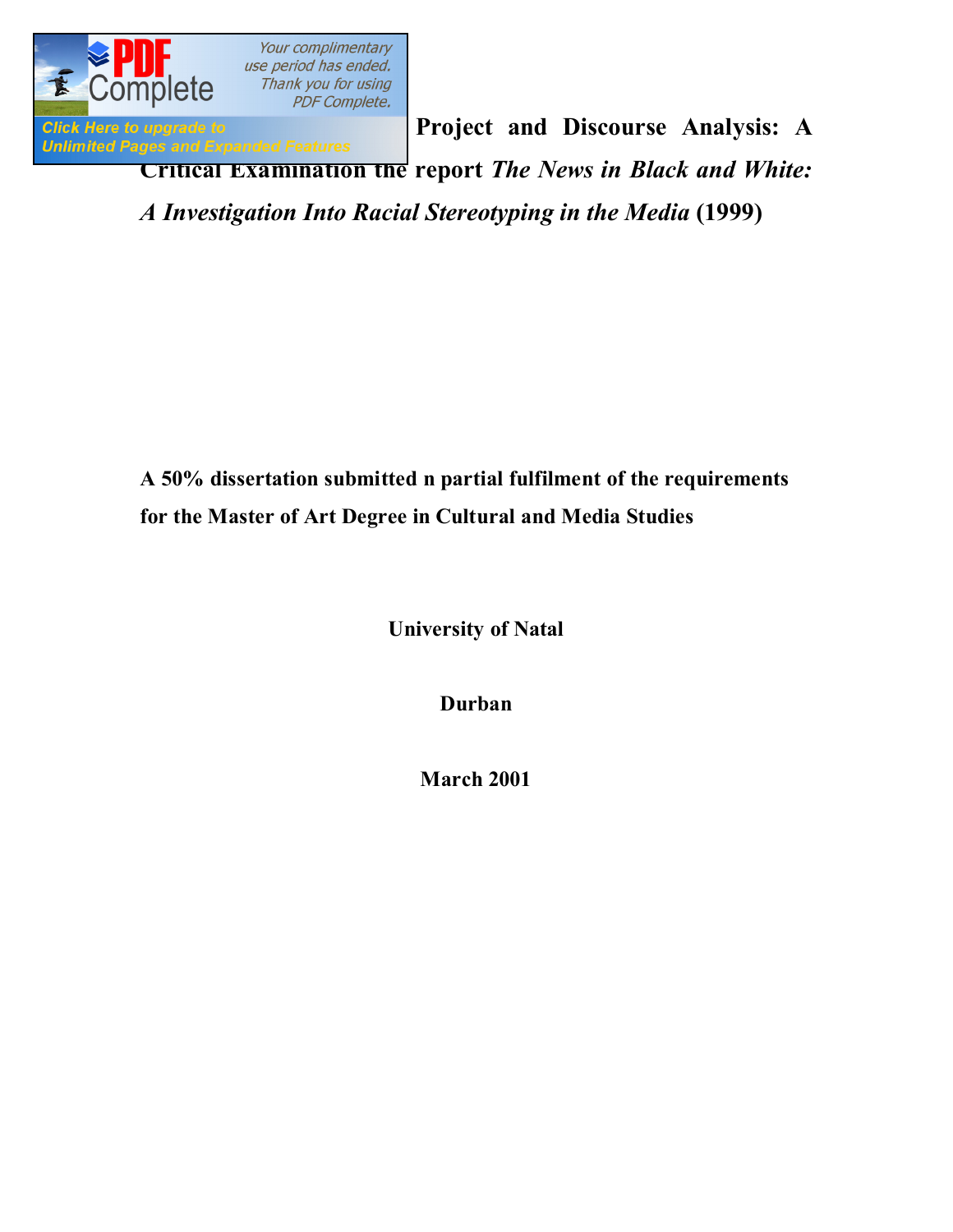

**[D](http://www.pdfcomplete.com/cms/hppl/tabid/108/Default.aspx?r=q8b3uige22)ECLARATION**

I, **Prosper Siboniso Welcome Luthuli**, do hereby declare that the work presented in this dissertation is my own. Where use has been made of the work of others, this has been duly acknowledged.

**Signed by: ------**

**Supervised by**: Prof. Keyan G. Tomaselli - Director of the Graduate Programme in Cultural and Media Studies, University of Natal (Durban).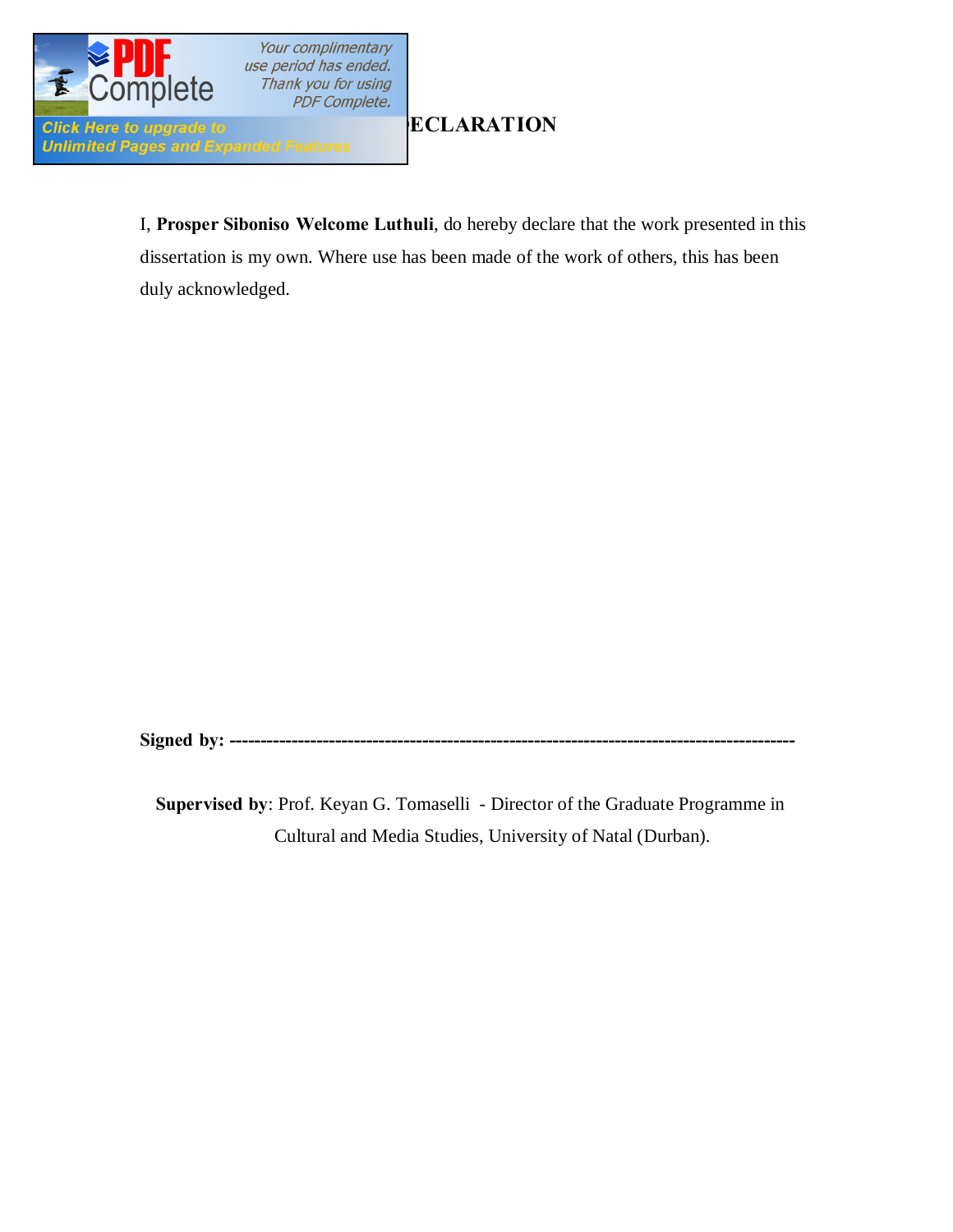

Click Here to upgrade to

**Unlimited Pages and Expanded Features** 

# **ABSTRACT**

In its report titled *News in Black and White: An Investigation Into Racial Stereotyping in the Media* (1999), one of several reports published by the South African Human Rights Commission (SAHRC) during the course of its recent inquiry into issues of racism in this country *is* media, the Media Monitoring Project (MMP) purports to have used discourse analysis (DA) and content analysis (CA) alongside each other in order to carry out its part of the mentioned inquiry. Paradoxically, however, a careful examination of its report raises questions not only about this media monitoring agency to conception and application of discourse analysis, but also about the understanding of this method of inquiry by some of the media scholars and practitioners who evaluated various reports that resulted from the SAHRC Inquiry. With regards to the latter, for instance, some scholars have variously identified the methods of research used by MMP and the independent researcher, Claudia Braude, (even to the extent of negating the claims of these researchers) during the media inquiry.

Using the MMP report cited above as a primary text or point of reference, this dissertation attempts to critically examine the basis and validity of the perceptions alluded to in the foregoing. In particular, it addresses itself to two different, and yet related questions. Firstly, did MMP misconceive and misapply discourse analysis, as some media scholars have argued? In other words, do these criticisms have a sound basis and validity? Secondly, do differences in the manner in which some media scholars have characterised or identified the respective methods of research used by Braude and MMP, suggest a lack of a clear understanding of these methods on the part of MMP and these scholars? Chapter One, begins with an attempt to define the problem to which the study pertains, and offers an account on the following aspects: a brief background to the study; its aims, relevance, and significance; the theoretical framework and the methods and methodology on which it is based; and the structure thereof. Chapter Two defines and maps out the scope of discourse analysis against the backdrop of content analysis, a research technique that some scholars see the former (DA) as an alternative to. Chapter Two further provides an exposition on various insights on content analysis and discourse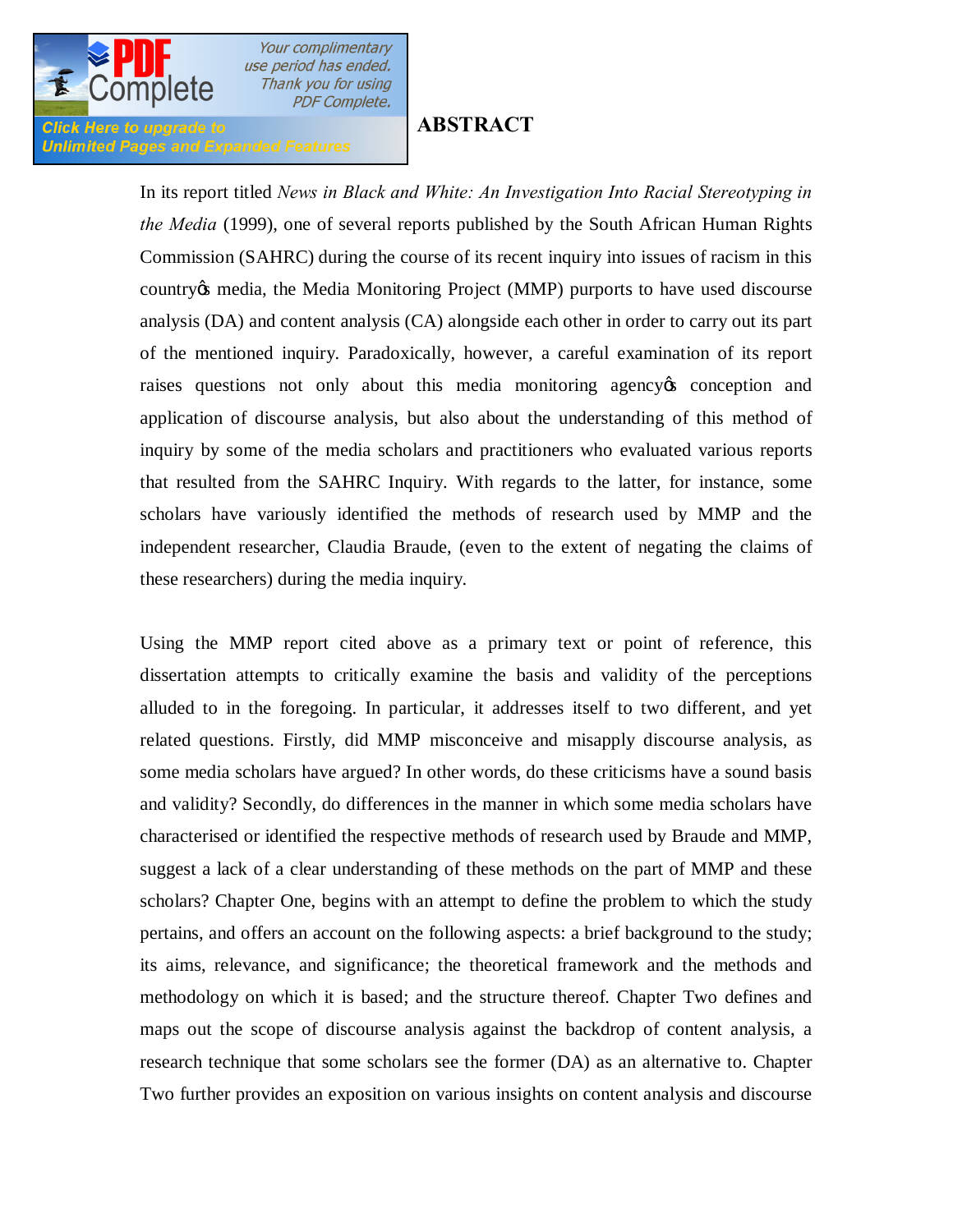

Your complimentary use period has ended. Thank you for using PDF Complete.

**analysis, and the examples of these methods** are generally applied in practical  $\mathbf{w}$  these methods are generally applied in practical Unlimited Pages and Expanded Features using these as a benchmark against which to critique

> the MMP report in Chapter Three. Chapter Three, which forms the body of the study, offers a critique of MMP% conception and application of discourse analysis. A summary of the findings of the study is offered in Chapter Four, and these are followed by a synoptic account of the concluding remarks in Chapter Five.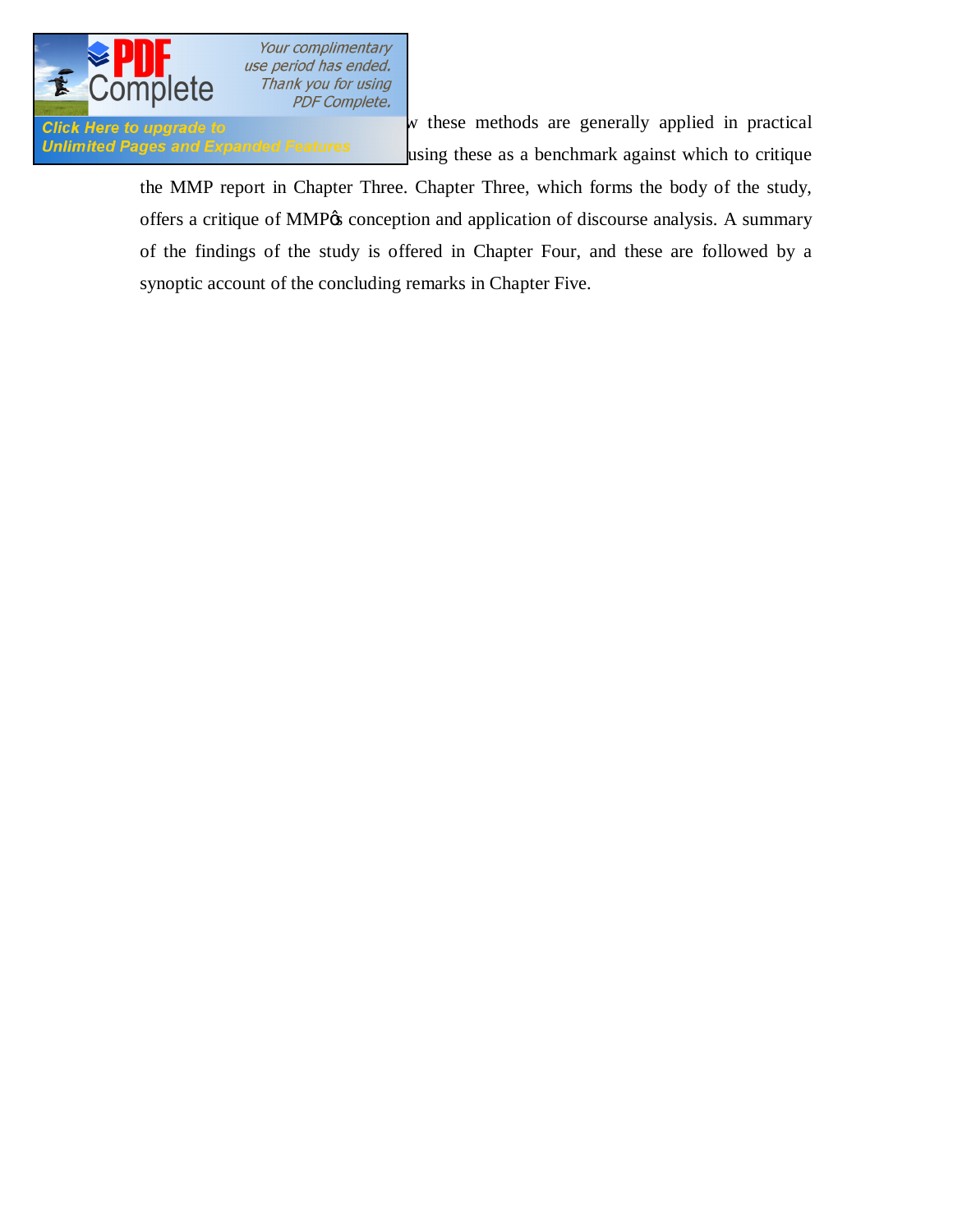

Your complimentary use period has ended. Thank you for using **PDF Complete.** 

### **Click Here to upgrade to Unlimited Pages and Expanded Features**

# **[ACKN](http://www.pdfcomplete.com/cms/hppl/tabid/108/Default.aspx?r=q8b3uige22)OWLEDGEMENTS**

I would like to express my sincere thanks to my supervisor, Prof. Keyan Tomaselli of the Graduate Programme in Cultural and Media Studies, University of Natal, without whose expert guidance and critical acumen this dissertation would not have been possible. I also wish to express my personal gratitude to several individuals for their assistance and encouragement during excruciatingly hard times in which this project has been undertaken: my beloved brother, Edward Vusumuzi Luthuli; my astonishingly altruistic brother-in-law, Emmanuel Nathi Mavundla; and my dependable friends Sisi Sibongile Ngcobo and Xolani Dubazane. All of you have made me understand and appreciate the sustenance that true brotherhood, sisterhood, and friendship can bring to a persongs life. My deep and heartfelt appreciation goes to my family (especially my mother) for the unstin4ng support and encouragement that you have given me throughout my academic career. To my late mother in particular, I say  $\tilde{\text{o}}$ Siyadela isambane, esimba umgodi singawuhlali, senzela onkomankoma nawongungumbane! $\ddot{\text{o}} = \ddot{\text{o}}$ The ant-bear is a Happy fellow, who digs a hole and then doesnot live in it making it only for ferns and porcupines . The assistance and co-operation of William Bird, the head of the oMedia Monitoring Project & operations during the SAHRC Inquiry, is also highly appreciated.

The financial assistance (in the form of a graduate award) of the Graduate School of Human Sciences at the University of Natal, Durban, is also acknowledged. However, the views that are expressed in this study, should not be seen to be representing those of the School in question.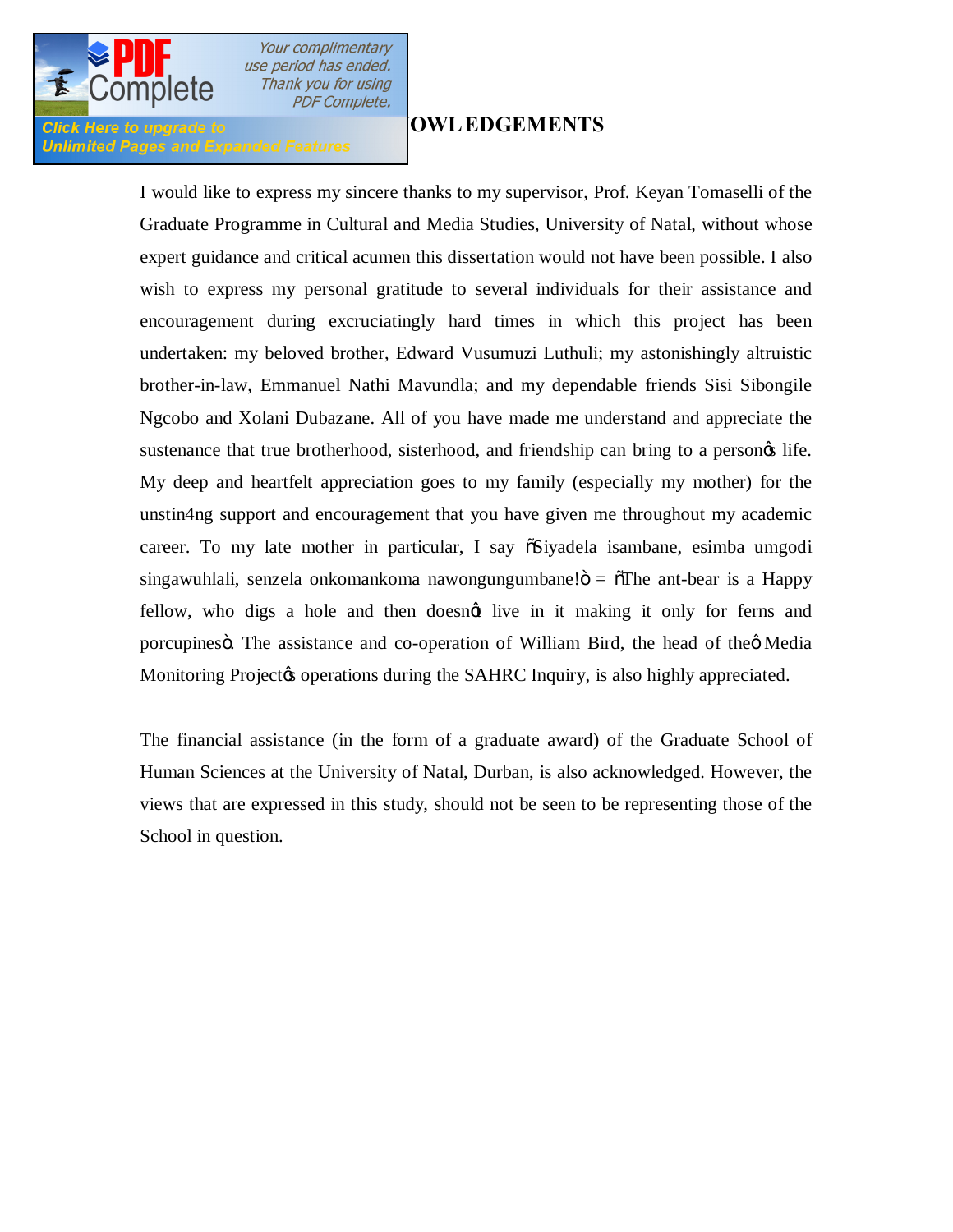

**Click Here to upgrade t** 

Your complimentary use period has ended. Thank you for using **PDF Complete.** 

# **CONTENTS**

*[Chapter One: Introduction](http://www.pdfcomplete.com/cms/hppl/tabid/108/Default.aspx?r=q8b3uige22)***-------------------------------------------------------------- 1-19**

Problem statement Background to the study Aims, relevance, and significance of the study Theoretical framework Methods of research and methodology Structure of the study

# *Chapter Two: Defining and doing content analysis and disc urge analysis* **------**--**20-56**

What is content analysis? A resume of the history and development of content analysis Defining content analysis Doing content analysis: A practical guide Design Execution Writing a research report of content analysis What is discourse analysis? A résumé of the history and development of discourse analysis Chomskyøs generative grammar Defining discourse analysis The notion of context in discourse analysis Critical discourse analysis Doing discourse analysis  $\hat{o}$  An example from Teun van Dijkø cognitive model of DA The complimentary nature of content analysis and discourse analysis Conclusion

## *Chapter Three: The Media Monitoring Project's Report: A Critique--------------***57-104**

Part One: The presentation of the MMP report vis-à-vis discourse analysis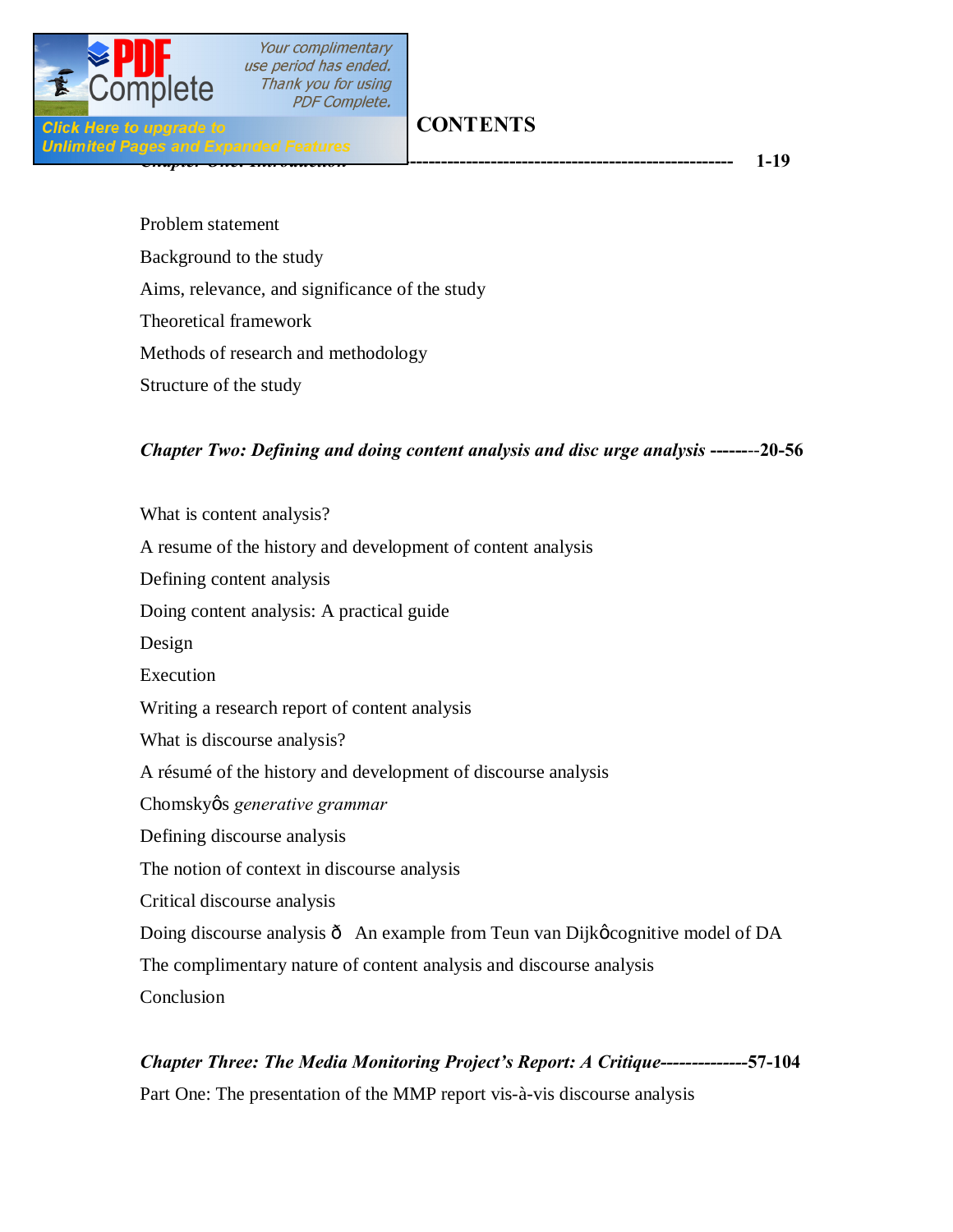

**Appendix**